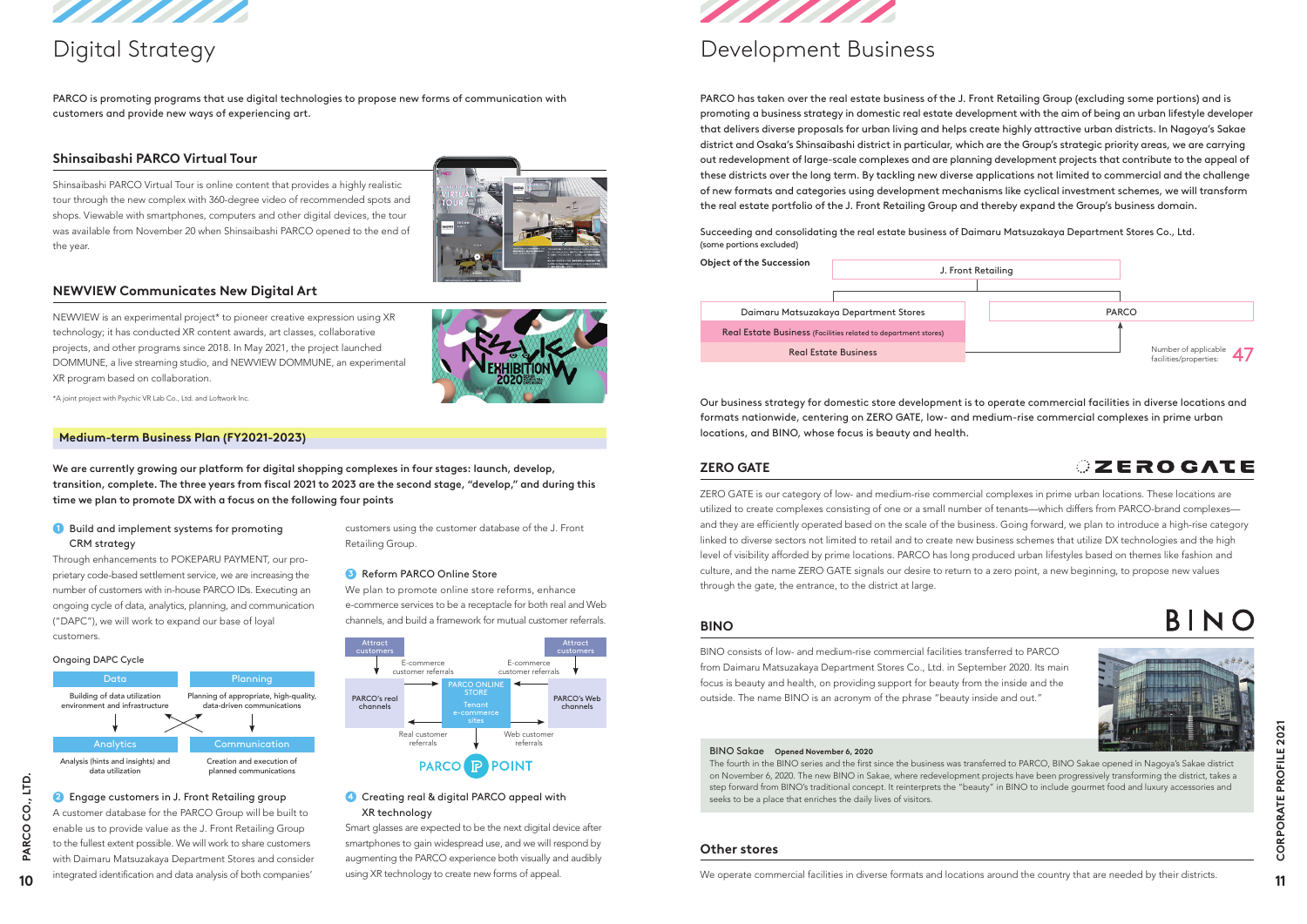#### **Medium-term Business Plan (FY2021-2023)**

#### As an urban lifestyle developer, we promote real estate development and format creation based on five key points

#### **1** Development in priority areas for the J. Front Retailing Group

In priority areas like Sakae in Nagoya and Shinsaibashi in Osaka, which have clusters of the Group's key properties, we will maximize synergies to further increase the appeal and dynamism of these districts. Along with building large-scale urban complexes that generate new images, consumption, and customers as a format that bridges PARCO shopping complexes and department stores, for medium-scale facilities in prime locations we will work to create new business schemes that utilize DX technologies and the visibility afforded by these locations.



In order to flexibly accommodate changes in the real estate market, we will not only develop commercial-oriented real estate but also collaborate with business partners and build real estate portfolios with diverse applications. We will promote building plans based on a mix of various applications and segments and create new formats through linkage with retail.



By entering the asset management business and expanding ownership and involvement in real estate while separating ownership from operations through private funding schemes, we will accelerate the trajectory of our Development Business and work to diversify revenue. (Investment advisory and agency business licensing has been acquired.)

#### **4** Semi-urban site development

Promoting new development in semi-urban locations in anticipation of increasing demand for facilities where work, home and shopping are all in close proximity, we will take on the challenge of developing next-generation complexes that accommodate these changes to the "new normal," both in terms of tenants/products and facilities. This category of complex will propose new sustainable lifestyles through a mix of stores and segments to function as a hub for collaborative area living and creation.

#### **6** Executing CRE strategy

We plan to sell or reshuffle some of the assets transferred from Daimaru Matsuzakaya Department Stores Co., Ltd. in order to maximize the value of our overall real estate portfolio.

#### 3 Nishiki, Naka-ku, Nagoya **Due to open in 2026**

Envisioning a center for cultural exchange and value creation, one that will be a new landmark for Nagoya's Sakae district, we are joining with another developer to build a new complex with a hotel, office space, cinema, and commercial facilities and plan to own and operate the commercial portion.

#### **2** Initiatives for diverse applications not limited to retail and store openings in commercial complexes

#### Kumamoto Shimotori GATE Project **Due to open in spring 2023**

At this commercial and hotel complex planned for the former site of Kumamoto PARCO in central Kumamoto, we intend to lease the commercial portion and open a commercial facility. The hotel and commercial facility will be linked seamlessly with the goal of bringing additional synergies to the life of the district.

#### **3** Building a cyclical investment scheme

### Main Stores











Courtesy of Mitsubishi Estate Co., Ltd.